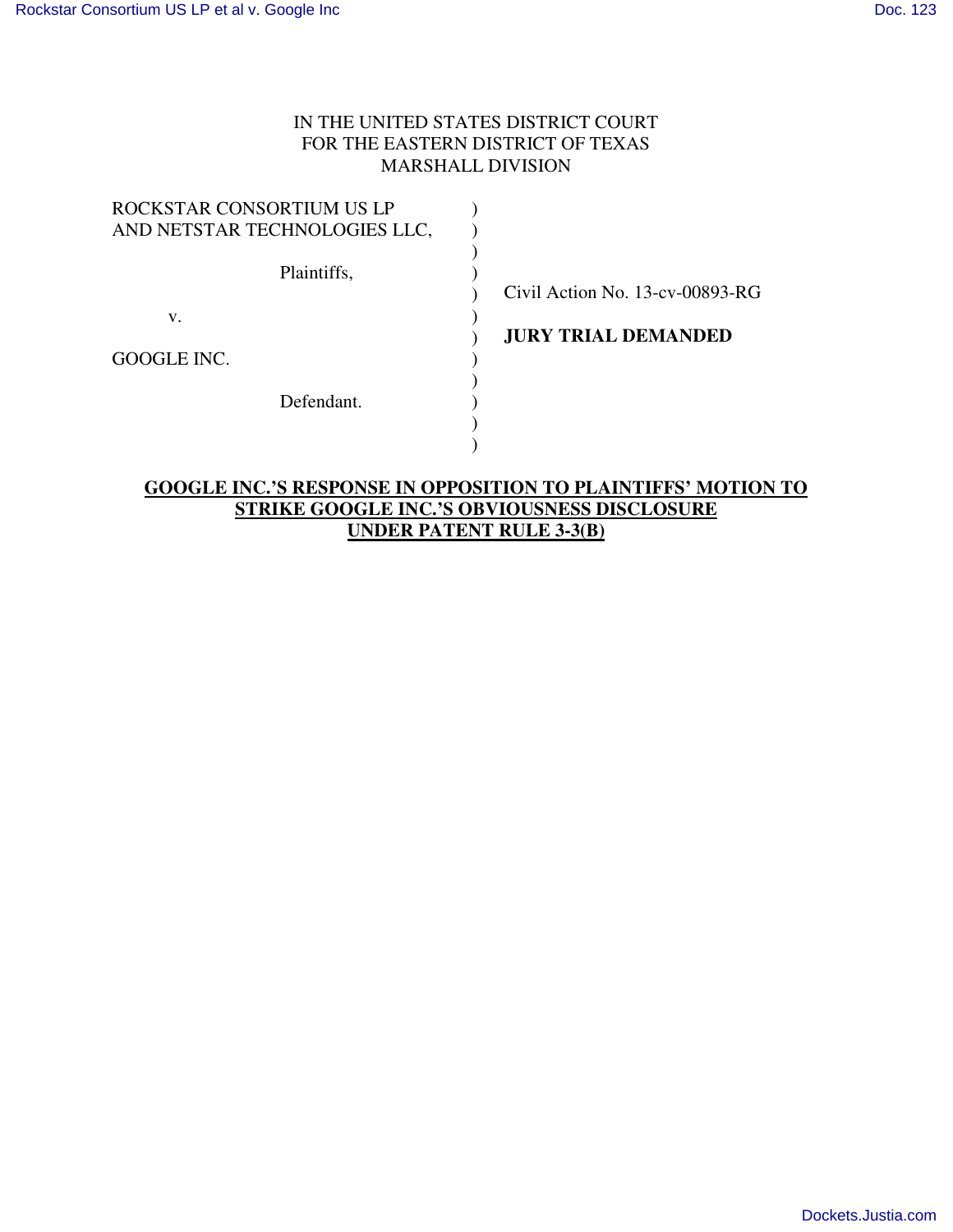# **TABLE OF CONTENTS**

| $\mathbf{I}$ . | ROCKSTAR'S UNREASONABLE INFRINGEMENT CONTENTIONS 3                                                         |                                                                         |  |
|----------------|------------------------------------------------------------------------------------------------------------|-------------------------------------------------------------------------|--|
| II.            | <b>GOOGLE'S GOOD-FAITH EFFORTS TO FOCUS THE ISSUES IN THE</b>                                              |                                                                         |  |
|                |                                                                                                            |                                                                         |  |
| $\mathbf{I}$ . |                                                                                                            |                                                                         |  |
|                | A.                                                                                                         |                                                                         |  |
|                | <b>B.</b>                                                                                                  | Google's Combinations Are Consistent With Rockstar's Infringement       |  |
|                | $C$ .                                                                                                      | Google Has Properly Identified The Motivation To Combine Its Identified |  |
| II.            | THE COURTS FAVOR DEFENDANTS THAT FULLY AND TIMELY<br>DISCLOSE THEIR COMBINATIONS IN PRELIMINARY INVALIDITY |                                                                         |  |
| Ш.             |                                                                                                            | DENYING ROCKSTAR'S MOTION WILL NOT PREJUDICE ROCKSTAR12                 |  |
| IV.            | THERE IS NO BASIS OR NEED TO STRIKE GOOGLE'S INVALIDITY                                                    |                                                                         |  |
|                |                                                                                                            |                                                                         |  |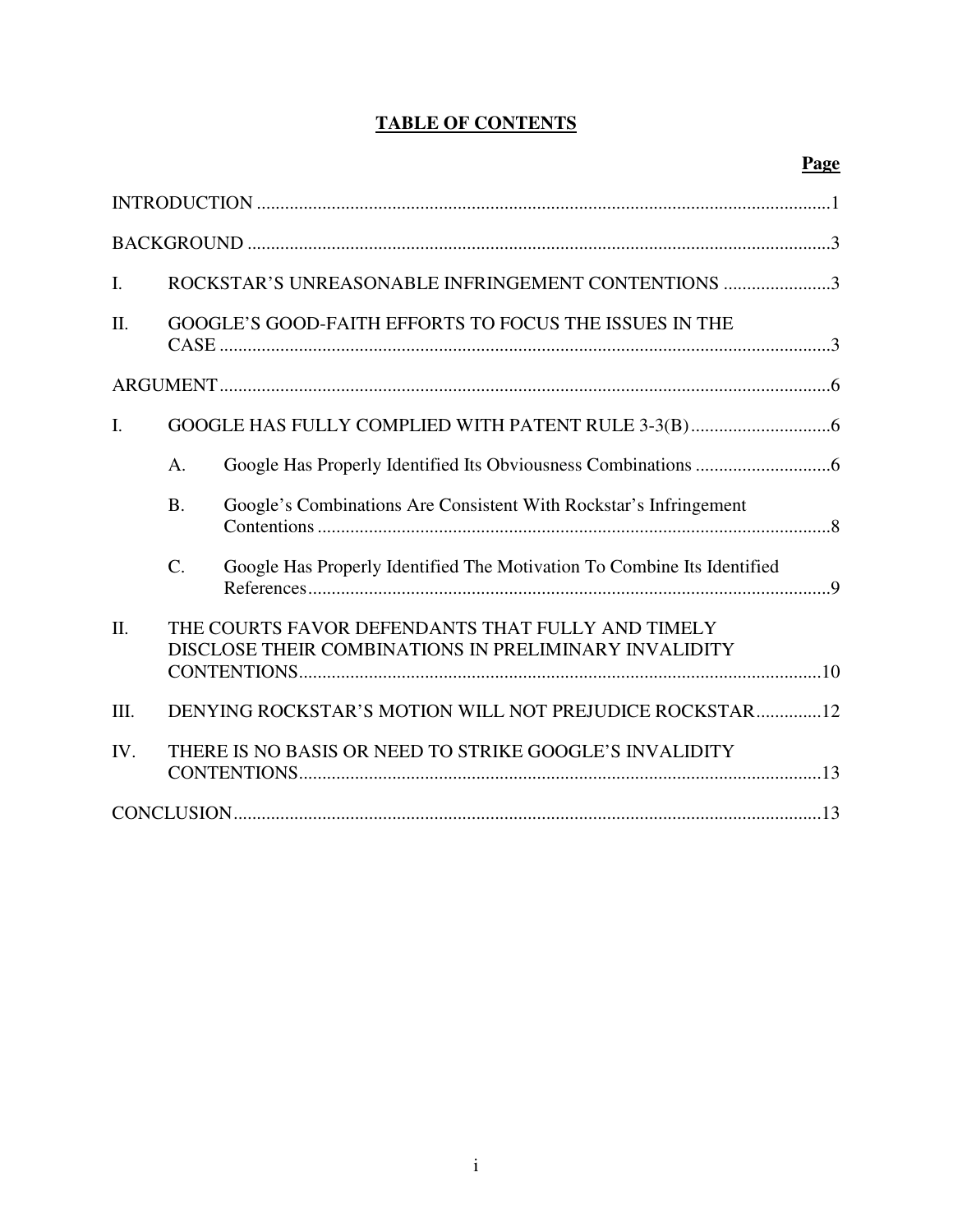#### **Introduction**

Rockstar's motion to strike Google's obviousness combinations is facially directed towards prematurely limiting the number of prior art references and combinations at issue in this case and finds no support in the local rules, the case law, or the Court's [Model] Order Focusing Patent Claims and Prior Art to Reduce Costs (the "Model Order").

First, Google has fully satisfied its obligations under Patent Rule 3-3(b) and any perceived abundance of combinations directly results from Rockstar's assertion of 141 claims and its ambiguous infringement contentions. There can be no legitimate dispute that Google identified each reference that anticipates or renders each claim element obvious. Google identified, with specificity, the references for each obviousness combination along with the motivation to combine these references. Rockstar's motion rests, therefore, not on any deficiency in the specificity of Google's disclosures, but rather in its belief that Google has disclosed too much prior art.

Second, Google's combinations are appropriate given the number of claims Rockstar asserts in this matter. As the Eastern District Of Texas Local Rules Advisory Committee ("Advisory Committee") recognized, it naturally follows that the number of combinations increases exponentially with the number of references, which in this case, is commensurate with the 141 asserted claims. (Eastern District of Texas Local Rules Advisory Committee Commentary Regarding Model Order Focusing Patent Claims and Prior Art to Reduce Costs, 5). Google presently relies on fewer references (about 127) than there are asserted claims in the case (141), which is reasonable on its face. Even the Model Order never limits a defendant to fewer references than asserted claims. The number of Google's asserted combinations is thus a direct result of the number of asserted claims that Google must defend against. Indeed, in response to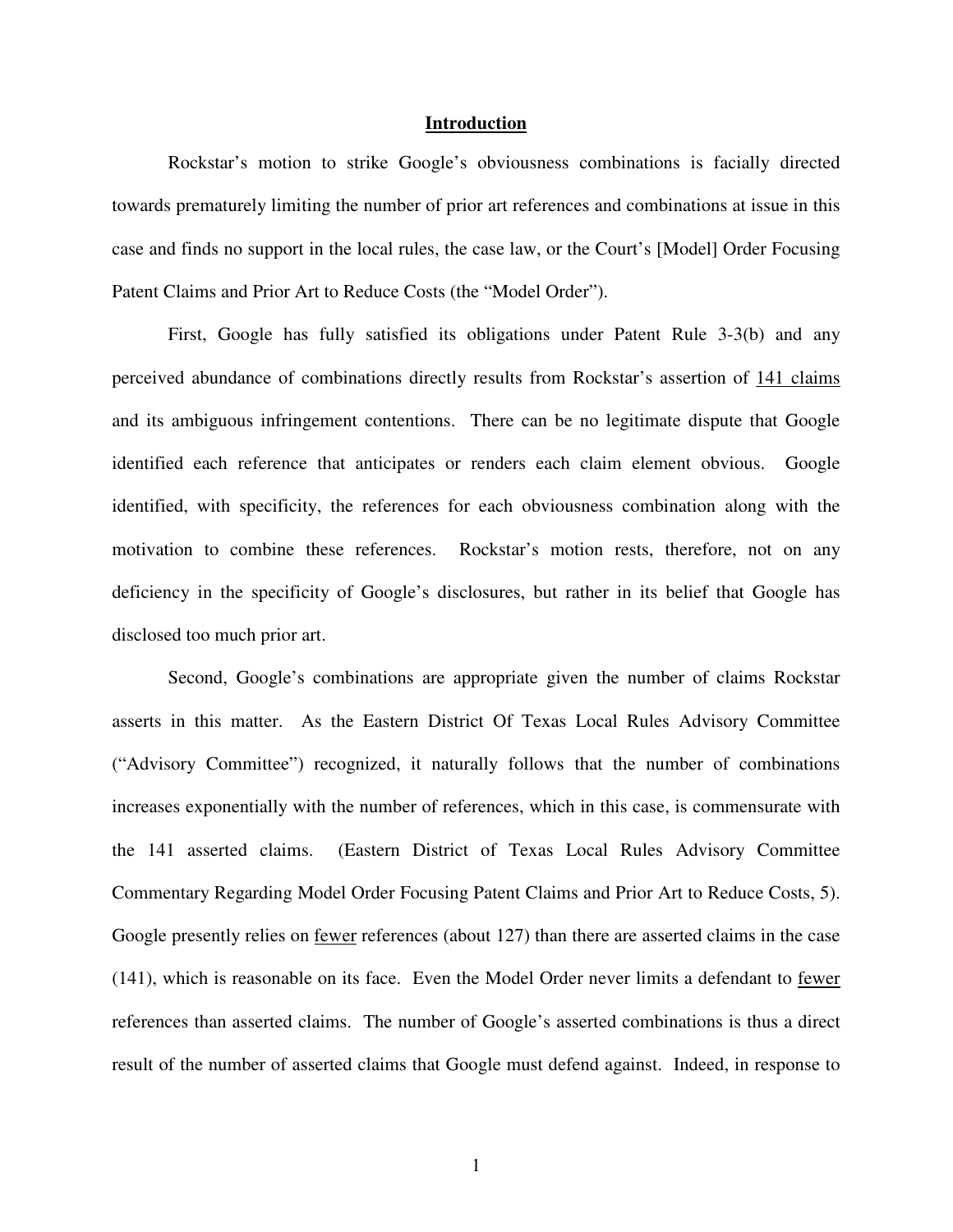Rockstar dropping a single claim, Google has already voluntarily dropped 12 of the 39 anticipatory references and 1 of its 7 obviousness charts that Google initially served.

Third, the relief Rockstar seeks in its motion—*i.e.*, the narrowing of Google's obviousness combinations—would already be provided for by Google's motion to enter the Model Order currently pending before the Court (Dkt. No. 105). The Model Order provides the appropriate framework for streamlining the issues in this case, namely, two stages of issuenarrowing where a plaintiff first elects a subset of its claims before a defendant responds with its election of prior art. The Model Order refines and universalizes the procedures contemplated by the Patent Rules—it provides that the number of combinations shall be limited only after a plaintiff first undergoes two stages of focusing the asserted claims. In this case, that would not occur until February 2015. In short, if Rockstar wants to narrow the universe of prior art at issue, one good way to start is by first narrowing the universe of asserted claims.

Fourth, granting Rockstar's motion would severely prejudice Google's defense. Should the Court grant Rockstar's motion to strike Google's obviousness combinations and deny Google's earlier-filed motion for entry of the model order and reduction of asserted claims, as Rockstar vigorously advocates, Google would be left with zero obviousness combinations to defend against 141 asserted claims. Rockstar's overreaching position directly contradicts the well-established procedures recognized by this Court, as well as the Federal Circuit, where plaintiffs first narrow their asserted claims before any narrowing of prior art by defendants. *See*, *e.g.*, *In re Katz Interactive Call Processing Patent Litig*., 639 F.3d 1303, 1322 (Fed. Cir. 2011); *see also* Judge Davis' and Magistrate Judge Love's Sample Docket Control Orders.

Rockstar's motion, designed to irrevocably prejudice Google, should be rejected.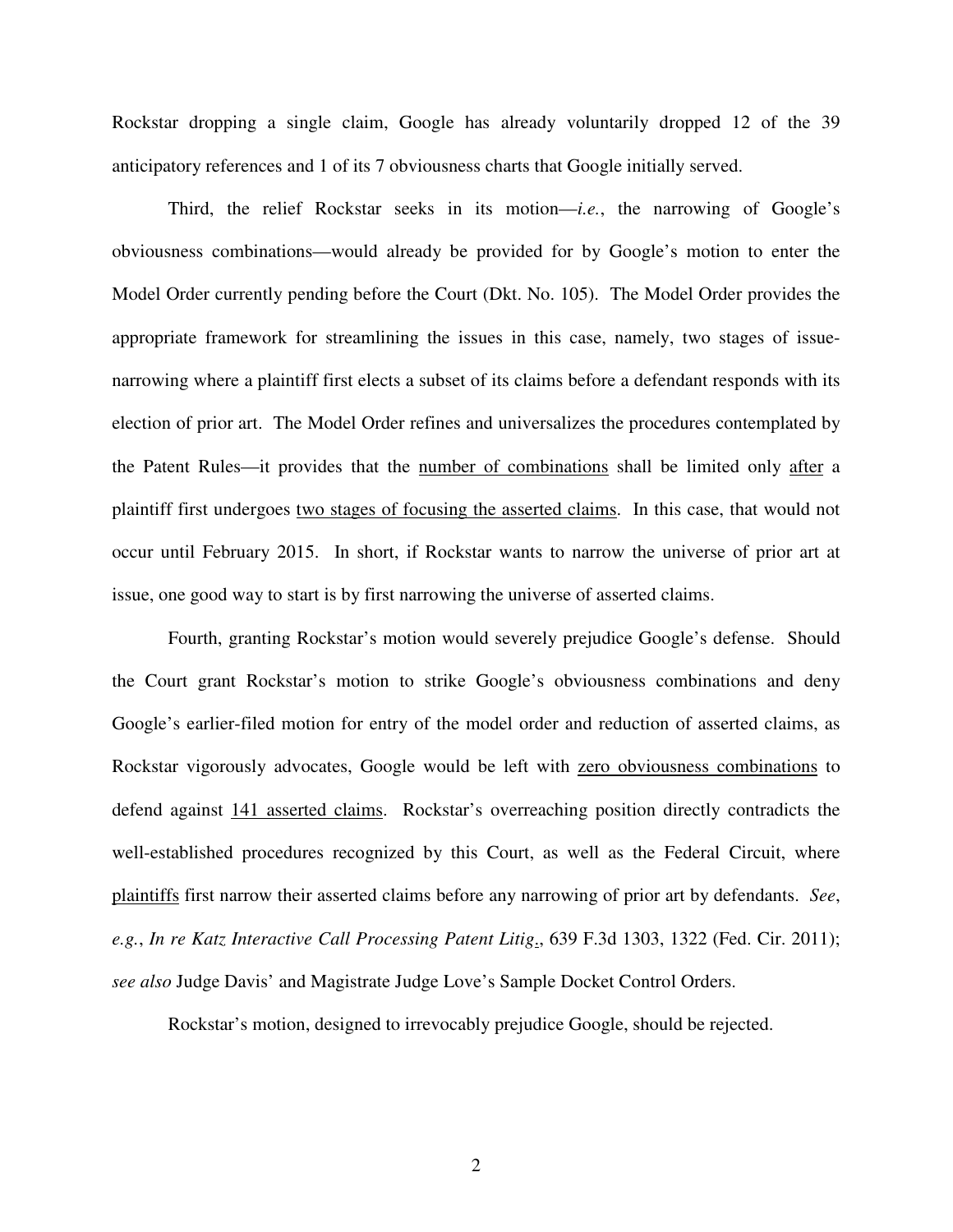#### **Background**

### **I. ROCKSTAR'S UNREASONABLE INFRINGEMENT CONTENTIONS**

On March 24, 2014, Rockstar served 1,261 pages of infringement allegations, accusing a broad and vaguely-defined set of products or services of infringing 142 claims across seven patents.<sup>1</sup> On April 14, 2014, over a month before Google's P.R. 3-3 contentions were due, Google asked Rockstar to reduce the number of asserted claims, explaining that:

Rockstar's assertion of  $144^{[2]}$  claims in 7 patents is unreasonable. As a practical matter, this is far too many. Not only is it extremely difficult for Google to analyze Rockstar's infringement contentions, but it will greatly increase the volume of Google's invalidity contentions, which will be a burden to all parties.

(Ex. A at 2 (emphasis added)).<sup>3</sup> Google directed Rockstar to the Model Order, which provides a

means of equitably narrowing the case and the burden on the Court and all parties. (*Id.*)

Rockstar never responded to Google's valid concerns regarding the invalidity contentions and

chose, instead, to continue asserting more claims than it could possibly present at trial.

## **II. GOOGLE'S GOOD-FAITH EFFORTS TO FOCUS THE ISSUES IN THE CASE**

On June 3, 2014, Google served its invalidity contentions. Thereafter, Rockstar began

sending complaints to Google regarding its invalidity contentions, each of which was rebutted by

Google, including Rockstar's allegations regarding P.R. 3-3(b). As Google explained:

Exhibits A-1 through A-39 identify each combination that Google intends to rely on for each limitation. For example, page 12 of A-1 indicates that the references in Table B1 render claim element 1b of the '065 patent obvious. Table B1 identifies where to find the disclosure of claim 1b in each reference. The tables in

2 *See Id.*

 $\overline{a}$ 

<sup>&</sup>lt;sup>1</sup> The cover pleading to Rockstar's P.R. 3-1 contentions listed 144 asserted claims, but it did not include element by element contentions for two of those claims. Rockstar has since confirmed that it is not currently asserting those two claims. Subsequently, Rockstar dropped claim 1 of the '065 patent from the case, thus bringing the current number of asserted claims to 141.

<sup>3</sup> Unless otherwise noted, all exhibit citations are to the exhibits attached to the declaration of Lance Yang.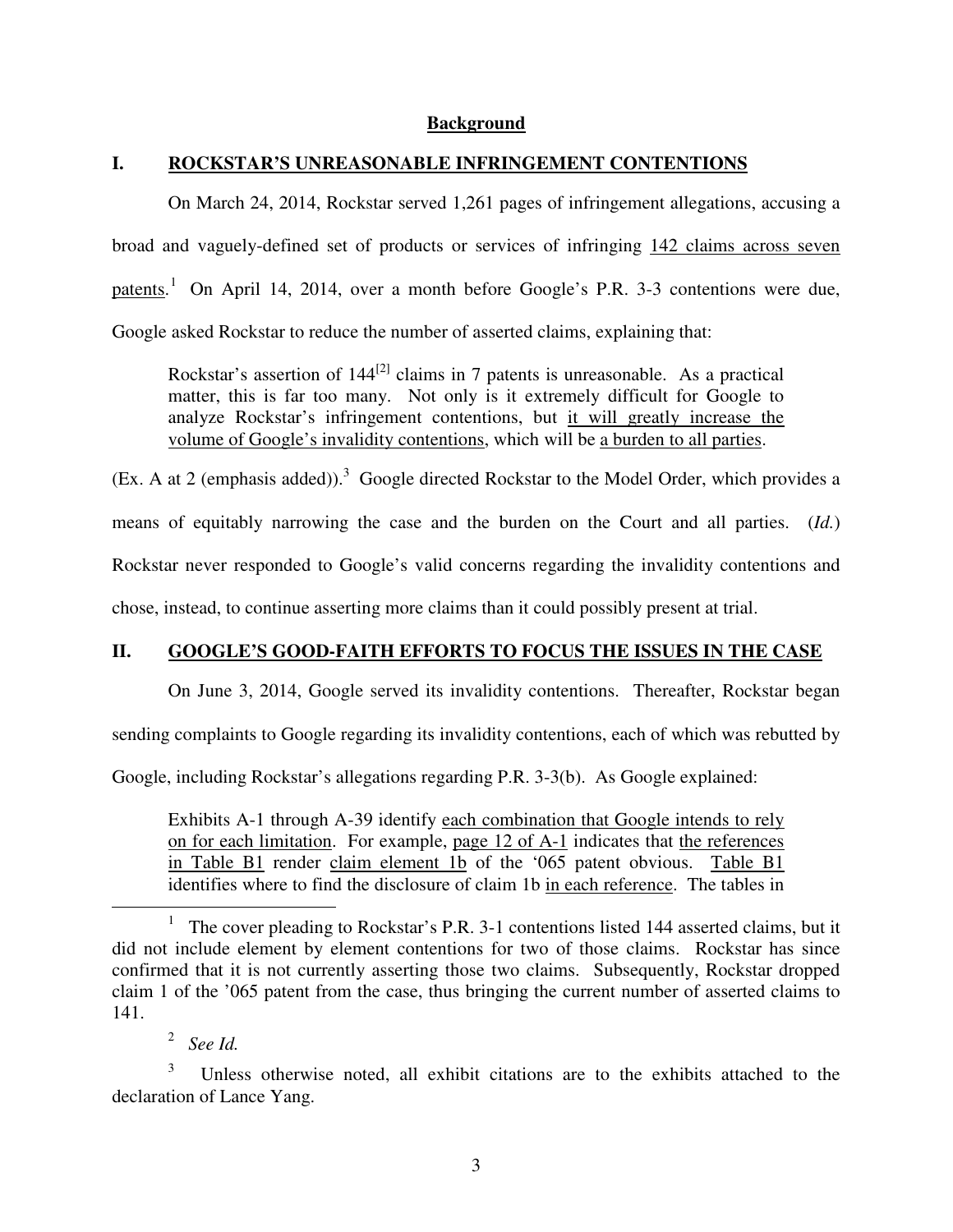Exhibit B streamline the disclosures. This is particularly necessary given Rockstar's continued assertion of 144 claims and refusal to provide sufficient specificity in its own infringement contentions.

(Ex. B (emphasis added)).

During a June 19, 2014 meet and confer, Google challenged Rockstar to explain how Google's identifications of combinations were deficient under the plain language of Patent Rule 3-3(b). It could not. (Ex. C at 2-3). At one point, Rockstar appeared to argue that Google should not have used multiple charts to identify its combinations. Google disagreed, but offered to combine its anticipatory and obviousness charts to resolve the issue. Rockstar rejected Google's proposal, and then pivoted to arguing that Google identified too many combinations. As Google summarized in a letter after the meet and confer:

We asked if Rockstar's concerns would be resolved if we re-served Google's Exhibit A charts and cited the various obviousness references in each chart rather than in Tables in Exhibit B, which is largely a word processing task. Rockstar responded that this would not solve the problem because the charts would be thousands of pages long. Thus, this circles back to Rockstar's complaint regarding the breadth of Google's invalidity contentions, which would be solved by entry of the Court's Model Order.

(Ex. C at 3). As Rockstar's rejection of Google's proposal reflects, Rockstar's issue was not whether Google had identified its combinations or how they were identified under P.R. 3-3(b), but rather, with the number of identified combinations.

On June 25, 2014, Rockstar confirmed that its only issue was with Google's allegedly "impermissibly high number of obviousness combinations." (Ex. D at 2). Rockstar then proposed that Google limit its references and combinations to a total of 50 at the deadline set for the preliminary election of prior art under the Model Order. As Google explained on June 30, 2014, Google could not accept Rockstar's one-sided proposal that limited Google's combinations 5 months before the deadline set by the Model Order—*i.e*., the date for final elections:

First, September 16, 2014 is the date of Google's Preliminary Election, whereby Google must narrow its references to "not more than a total of 40 references" with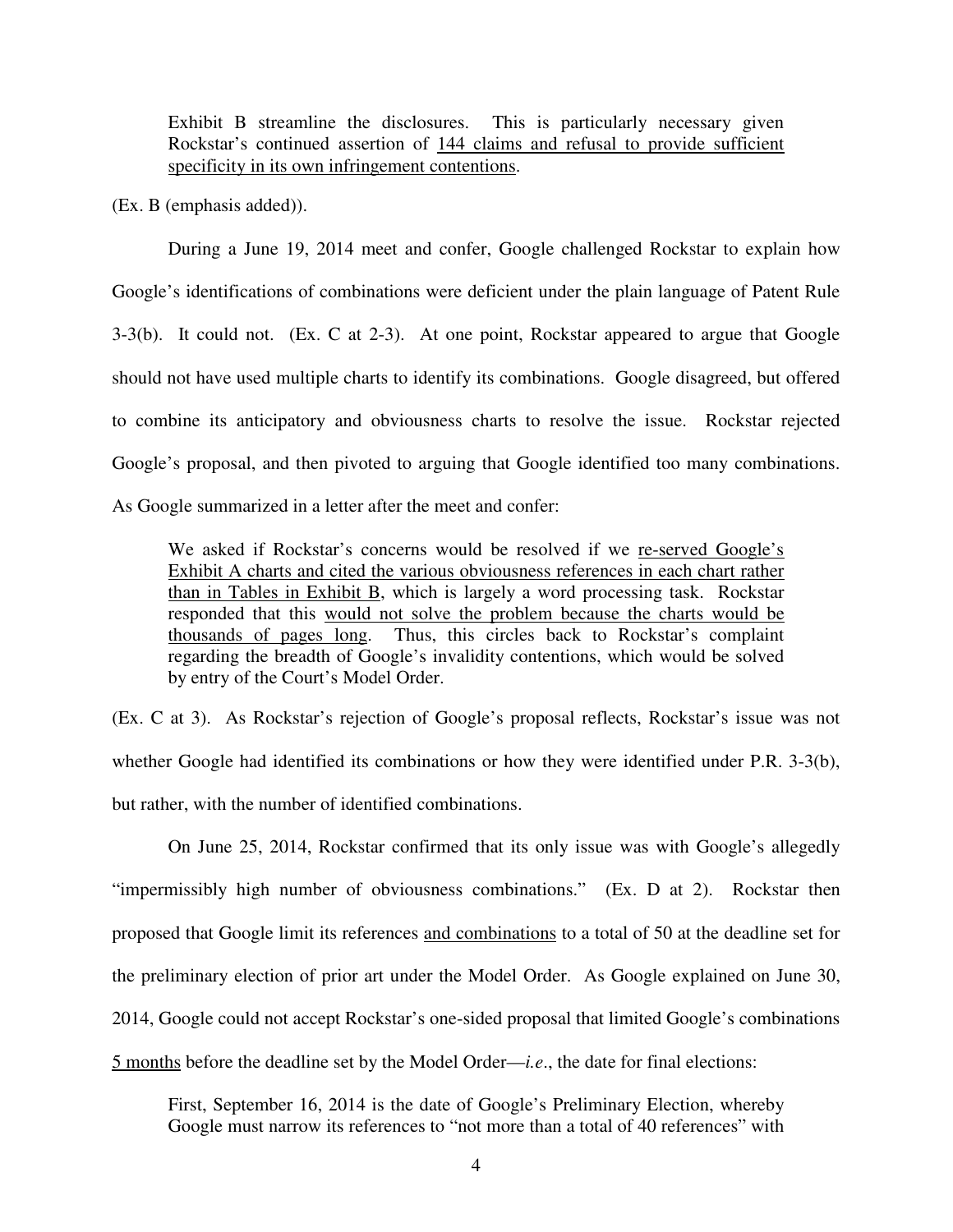no requirement to narrow obviousness combination. The Model Order is designed this way by the Eastern District Of Texas Local Rules Advisory Committee for a reason: "Not imposing this requirement for purposes of the preliminary election gives defendants increased flexibility to develop the appropriate combinations as discovery proceeds." This case is no different.

(Ex. E at 1 (emphasis added) (citations omitted)). As Google explained:

Your proposal effectively reduces Google's defenses to a mere 10 combinations over the 40 references permitted by the Model Order at the Preliminary Election stage. Any such limitation on obviousness combinations severely impacts Google's ability to mount its defense, particularly in light of Rockstar's continued refusal to supplement its infringement contentions to provide sufficient notice of its infringement positions.

(*Id.* (emphasis added)).

On July 18, 2014, Google offered yet another compromise where Google would limit its

obviousness case to no more than five references for each table in Exhibit B and no more than 30

references total, while reserving its right to rely on the other references identified in Exhibit B as

the case evolves. (Ex. F at 3). Google noted that:

Google understands that Rockstar is complaining about the number of combinations disclosed in Google's invalidity contentions, and not that Google has failed to identify and chart, on a element by element basis, each asserted combination. The basis for your allegation that the number of combinations is impermissible remains unclear. As Rockstar acknowledged during the July 10 in person conference, the local rules place no limit on the number of combinations.

(*Id.*). Rockstar rejected this proposal as well, while simultaneously resurrecting its allegation

that Google did not "sufficiently identify any combinations." (Ex. F at 2 (emphasis added)).

On July 22, 2015, Google responded and noted that Rockstar's shifting-sands approach to

Google's contentions prevented meaningful progress in the parties' discussions:

Google cannot provide a proposal to address Rockstar's concerns—and the parties cannot narrow the issues to be addressed by the Court—if Rockstar keeps changing the target. If Rockstar intends to request relief from the Court, please identify whether Rockstar will be moving to address the alleged insufficiently identified combinations, the number of combinations, or both.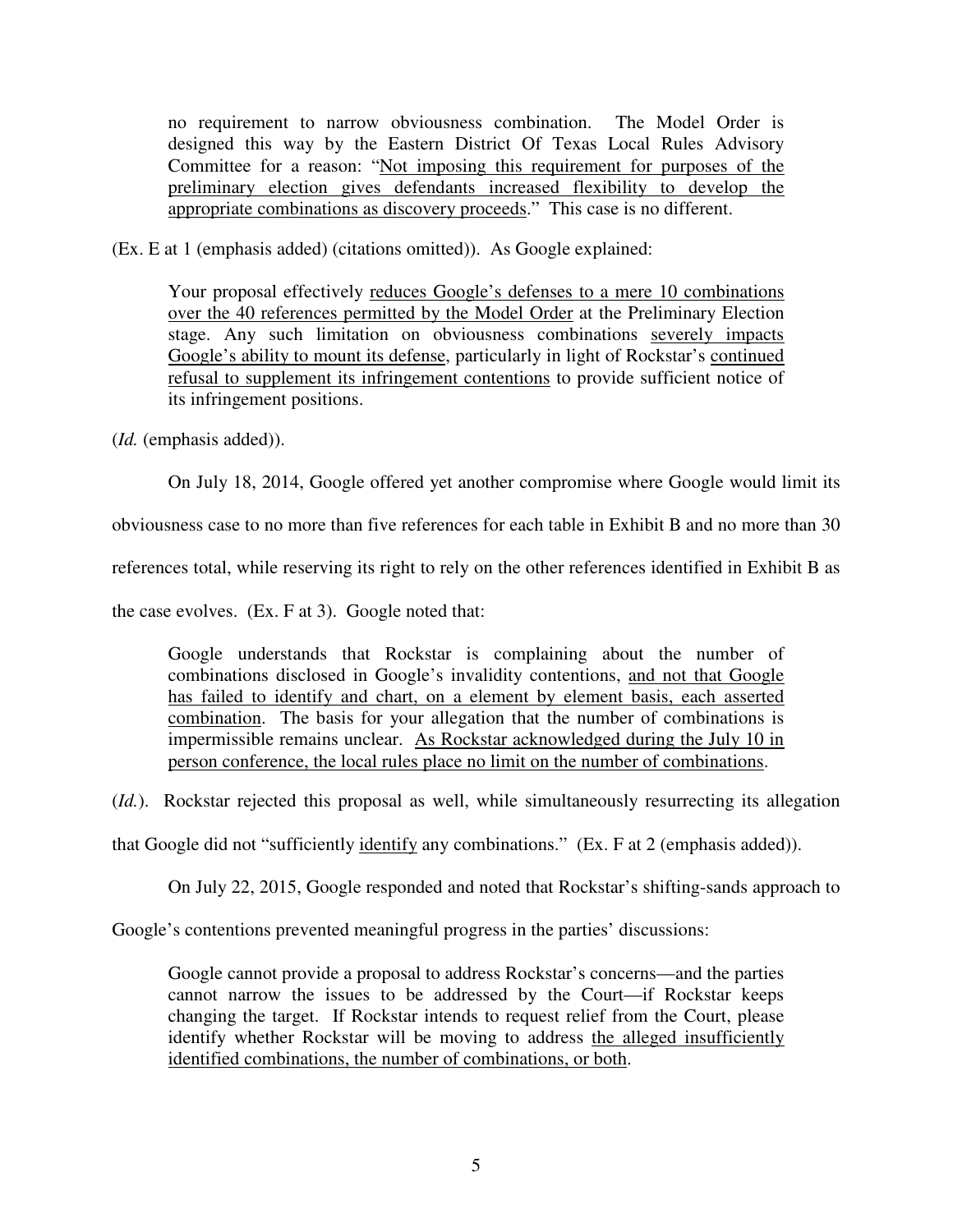(Ex. F at 2). Rockstar responded, acknowledging that Google did "identify thousands of potential combinations"; however, Rockstar alleged that "Google's impermissibly high number of combinations vitiates any identification of them." (Ex. F at 1).

Once it became clear that Rockstar had no intention of narrowing its claims according to the Model Rules, Google filed its motion for entry of the order whereby both parties would narrow their contentions. (Dkt. No. 105). In response, Rockstar filed the instant motion, arguing that only Google should be required to limit its defenses with no corresponding narrowing of Rockstar's offensive case.

#### **Argument**

As an initial matter, Rockstar does not assert—as it cannot—that Google failed to satisfy P.R. 3-3(a) and (c). Google's invalidity contentions identify each item of prior art that anticipates or render obvious each asserted claim with painstaking specificity. Google served charts identifying where specifically in each reference each element of each asserted claim is found. The only issue raised by Rockstar in its motion is whether, despite Google's compliance with the plain language of P.R. 3-3-(b), Google's has somehow otherwise failed to satisfy P.R. 3-3(b). It has not. Google has provided a proportional and justified number of references and combinations consistent with Rockstar's 141 asserted claims and vague infringement contentions. Indeed, as noted above, Google has identified fewer prior art references than the number of claims asserted by Rockstar.

### **I. GOOGLE HAS FULLY COMPLIED WITH PATENT RULE 3-3(B)**

#### **A. Google Has Properly Identified Its Obviousness Combinations**

Patent Rule 3-3(b) requires that for each instance where the accused infringer contends that "a combination of items of prior art makes a claim obvious, each such combination, and the motivation to combine such items, must be identified." Google's invalidity contentions indicate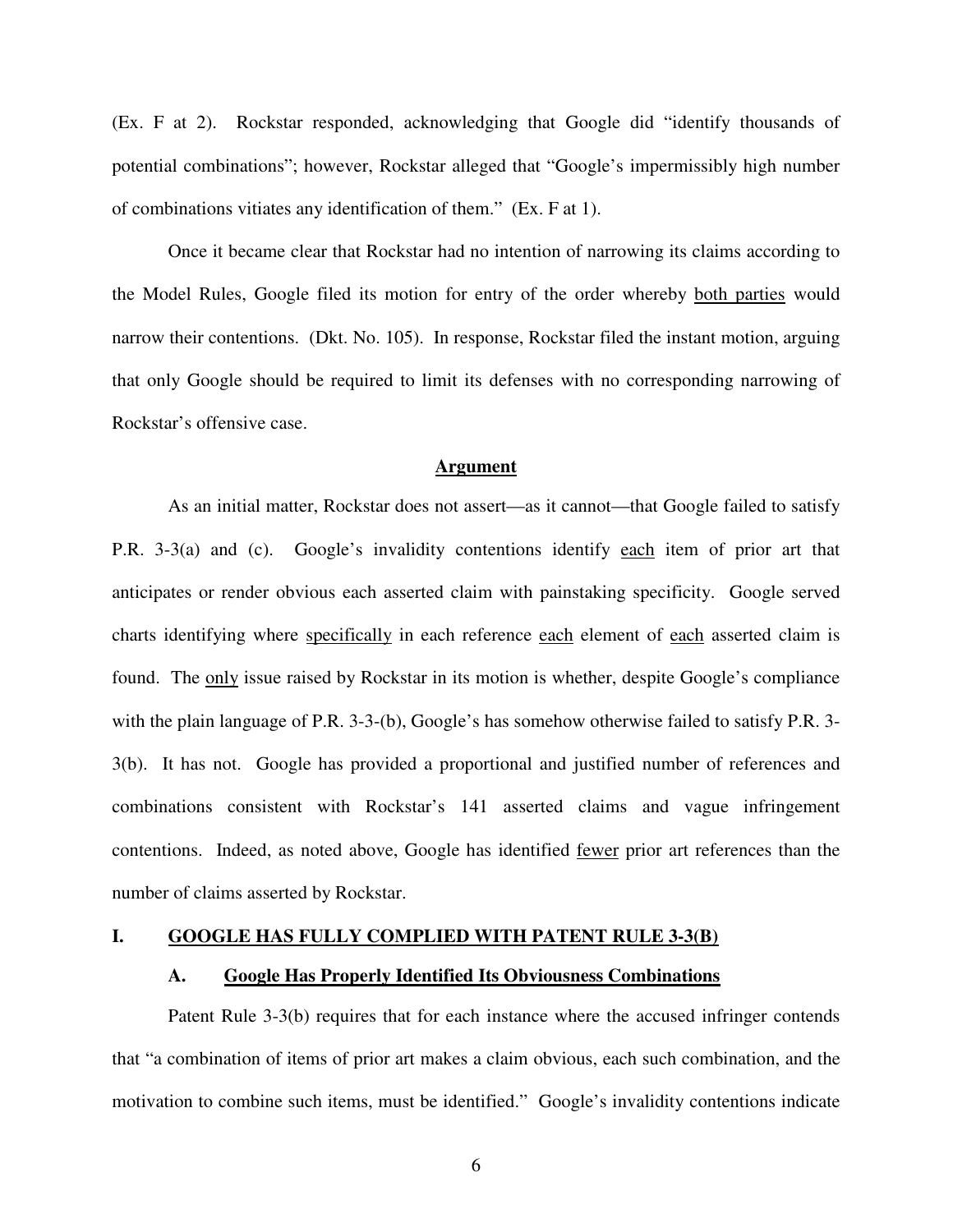each such combination, including presently known motivations to combine the references underlying each such combination. Thus, Google has fully complied with this requirement of Patent Rule 3-3(b), and Rockstar's arguments to the contrary are simply wrong.

Google provided highly detailed charts in Exhibits A and B of its invalidity contentions (*See*, *e.g.*, Exs. H and G, respectively, to the instant brief) that identify obviousness references and how these references can be used in particular, specifically-identified combinations, to render the claims of the each asserted patent obvious. As Google explained to Rockstar on June 3, 2014:

Exhibits A-1 through A-39 identify each combination that Google intends to rely on for each limitation. For example, page 12 of A-1 indicates that the references in Table B1 render claim element 1b of the '065 patent obvious. Table B1 identifies where to find the disclosure of claim 1b in each reference.

(Ex. B (emphasis added)).

In its motion, Rockstar repeatedly alleges that Google's invalidity contentions require Rockstar to "consider every possible combination of the references cited." (*See*, *e.g.*, Mot. at 1 (emphasis added). However, that is simply untrue. Even a cursory review of Google contentions reveals that prior art references, and thus combinations, are tailored for specific elements. For example, Google identified "For More About Tide, Click Here" by Zachary Schiller, Bloomberg Businessweek, June 2, 1996 ("Schiller"). (Ex. G at 215). Schiller, however, has only been asserted against 5 of the 141 asserted claims. (Ex. H at 42, 43, 58, 59, 6, and 64). Google is certainly not asking Rockstar to consider every possible combination of every reference cited. Rather, Google asserts that it should be allowed to rely on those specific combinations that were identified with particularity under 3-3(b).

Rockstar complains that Google's combinations violate an alleged "notice" requirement in P.R. 3-3(b) that limits the number of combinations afforded to defendants in their preliminary invalidity contentions. (Rockstar Br. at 5). However, as counsel for Rockstar acknowledged at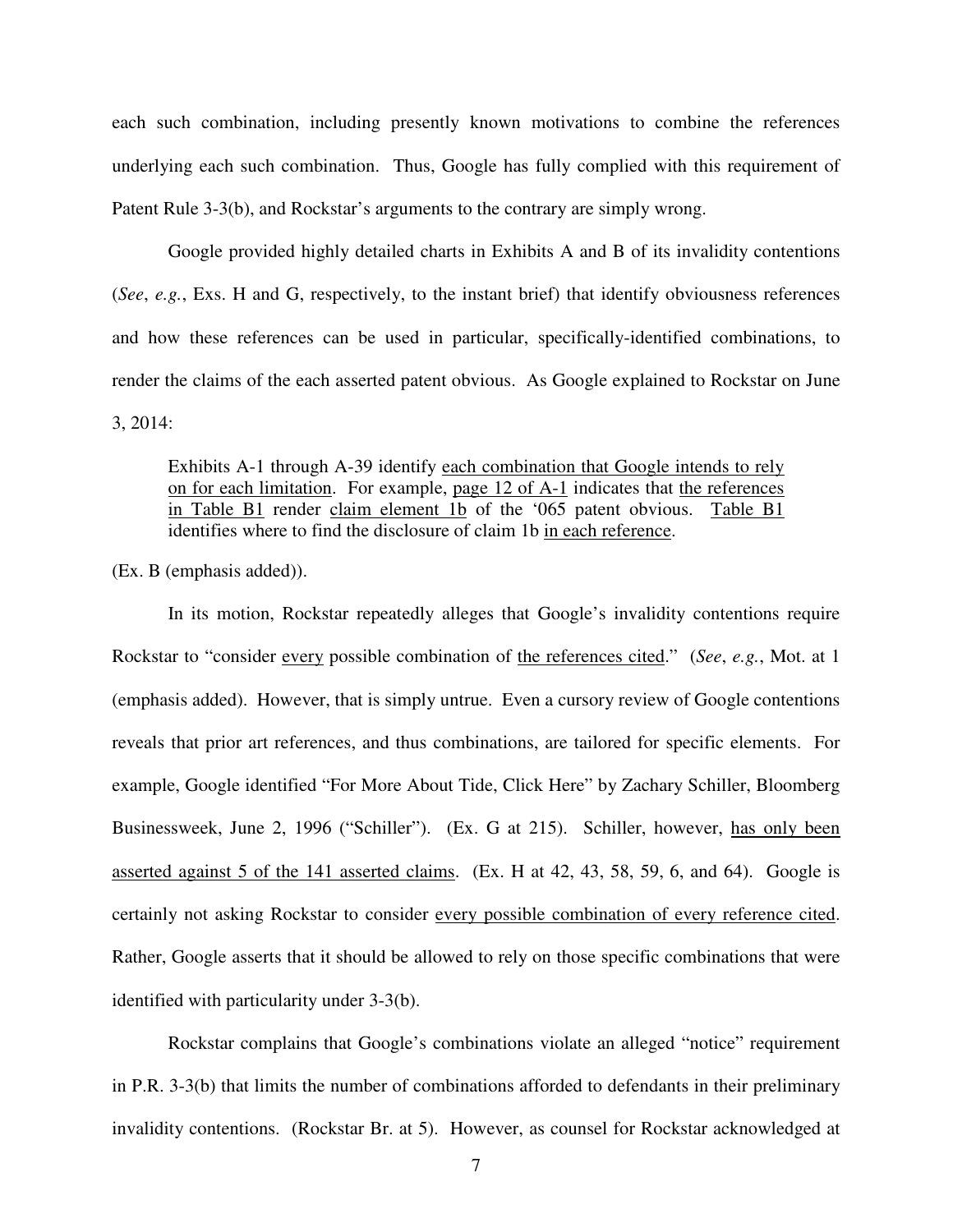the July 10, 2014 meet and confer (Ex. F at 3), Patent Rule 3-3(b) does not impose a limit on the number of combinations that may be asserted at this stage of the litigation. This makes sense as there is no corresponding limit on the number of asserted claims plaintiffs can assert against defendants in its infringement contentions.

Further, the Model Order, which Rockstar admits "does not alter" the requirements of P.R. 3-3 (Ex. I at 2), expressly declines to limit the number of obviousness combinations until the expert discovery phase. (Eastern District of Texas Local Rules Advisory Committee Commentary Regarding Model Order Focusing Patent Claims and Prior Art to Reduce Costs, 5). "Not imposing this requirement for purposes of the preliminary election gives defendants increased flexibility to develop the appropriate combinations as discovery proceeds." (*Id*. (emphasis added)).

#### **B. Google's Combinations Are Consistent With Rockstar's Infringement Contentions**

Even if the Court finds that P.R. 3-3(b) limits the number of identified obviousness combinations, Google's combinations are certainly justified in this case. The number of Google's specifically identified combinations is commensurate with the size of this case, in which Rockstar now asserts 141 claims across 6 patents, in a crowded field of art, and has failed to articulate its infringement contentions with sufficient detail to permit Google to unambiguously understand the purported interpretation and scope of the claims. (*See* Dkt. No. 122). Google relies on fewer references (approximately 127) than the number of claims Rockstar continues to assert (141). Even the Model Order never requires a defendant to use fewer references than asserted claims. At the deadline set for the preliminary election of prior art, the Model Order allows Defendants to maintain 40 prior art references for every 32 asserted claims. (Model Order at 1). That the combination of these references may be "exponentially" high is simply an expected reality and one that the Court's Advisory Committee explicitly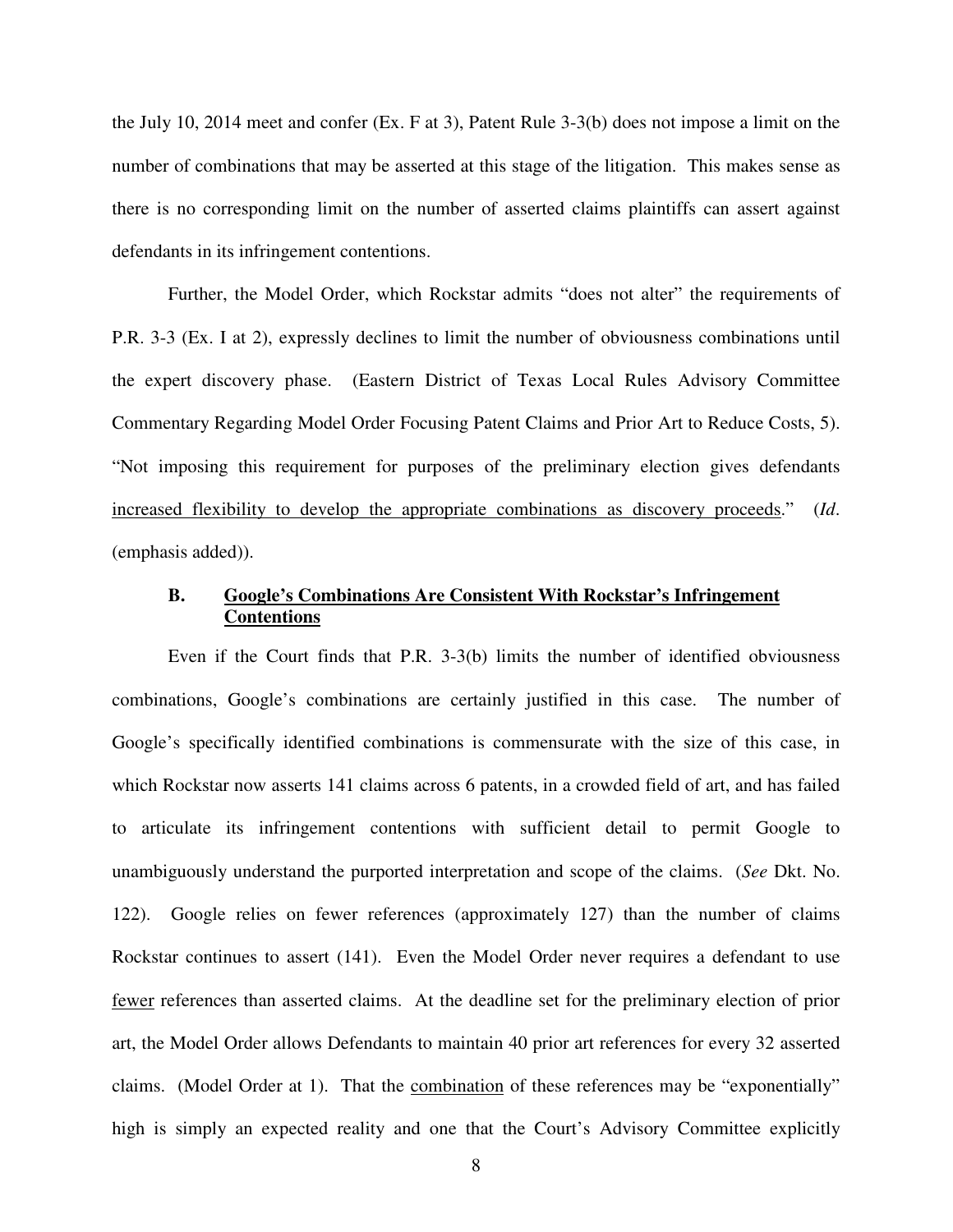recognized while deciding not to limit obvious combinations before expert reports. "A small number of prior art references can be combined to form an exponentially greater number of bases for invalidity." (Eastern District of Texas Local Rules Advisory Committee Commentary Regarding Model Order Focusing Patent Claims and Prior Art to Reduce Costs, 5). Thus, Google's current contentions are reasonable for this stage of the litigation.

### **C. Google Has Properly Identified The Motivation To Combine Its Identified References**

Rockstar's accusation that Google has not identified the motivation to combine its obviousness combinations is also wrong and plainly misleading. Google has provided detailed narratives spanning 32 pages regarding the motivation to combine the identified references. Far from being deficient, Google provides element-specific narratives that are tailored towards particular obviousness references. For example, consider the following excerpt:

The prior art also disclosed using user preferences and/or creating user profiles to identify information, whether it be search results, ads, etc., that might be interesting to the user, including the references and systems listed in Table 5. For example, GALLAGHER disclosed a model that had three elements: individual user profiles, individual advertisement target audience profiles, and a mechanism for selecting and presenting advertisements to specific users who match the target audience profile. (GALLAGHER, p. 4.) GALLAGHER further disclosed an "enhanced" model, whereby the system used the search and browsing behavior of users to determine which advertisements to be shown to that user. (*Id.*, p. 5.) DEDRICK 1994 and DEDRICK 1995 similarly disclose consumers having personal profiles which contain demographic and psychographic information, and utilizing those profiles to identify content and advertisements that match the user's profile. (*See e.g.*, DEDRICK 1994, p. 60; *see also* DEDRICK 1995.) DEDRICK 1994 further explicitly discloses monitoring a user's behavior on an ongoing basis to build and maintain the user's profile. (*See* DEDRICK 1994, p. 60.) And, Firefly developed a software, which on information and belief was used by Yahoo!, which allowed users to provide demographic information, and then as they used a site, rated their interests and that information was added to a user profile. (WILLIAMSON, p. 1.) Firefly's software tools allowed its customers "to deliver targeted content and advertising, as well as, accurate measurements and reports regarding site activity." (FIREFLY NETWORK AND YAHOO! OFFER CONSUMERS ABILITY TO INTELLIGENTLY NAVIGATE THE WEB, p. 2.)

Even outside of search and advertising, user preferences and user profiles were used to identify content that might be of interest to a particular user, specifically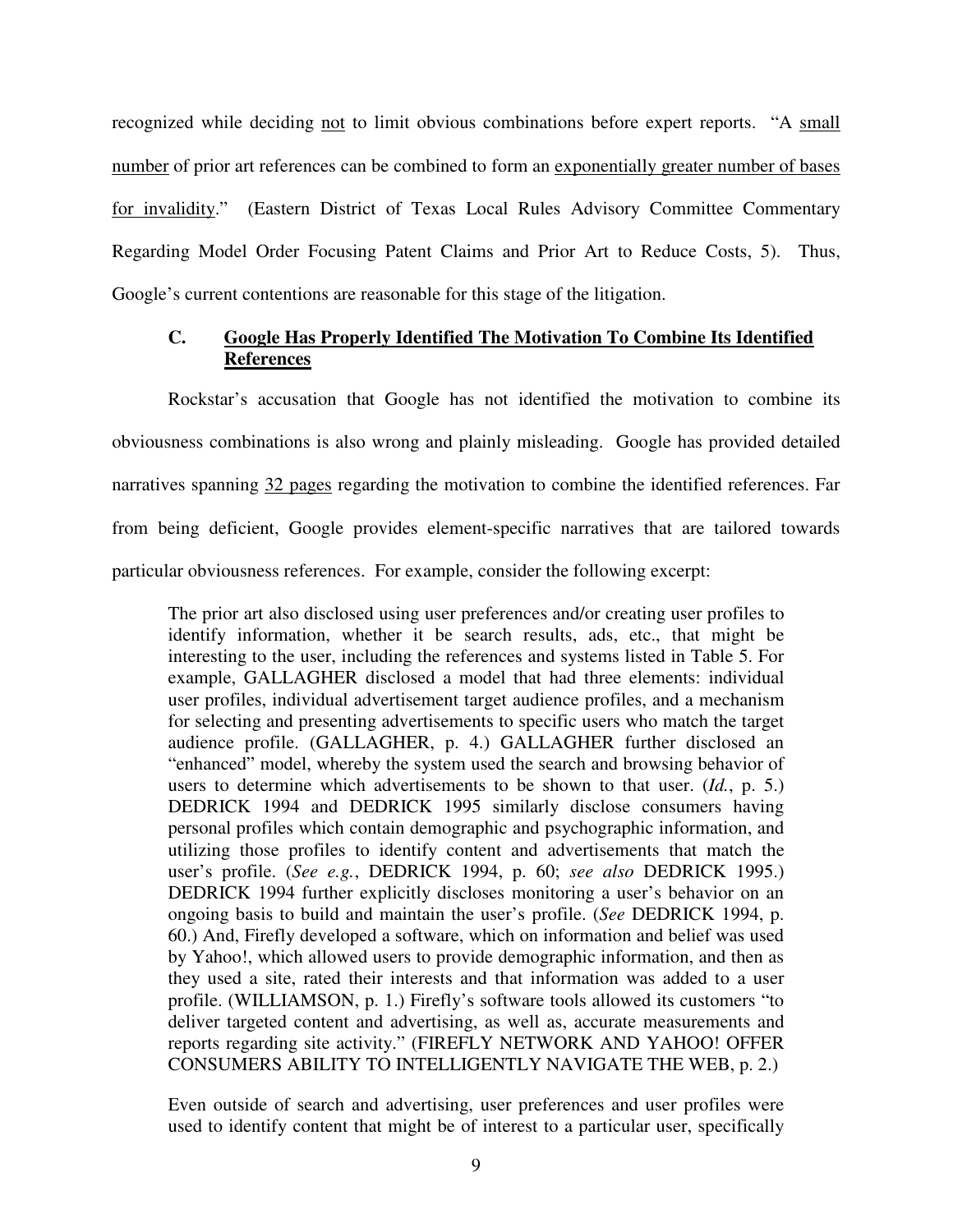to try to solve the problem of "information overload." For example, FOLTZ described research conducted for predicting Technical Memos ("TMs") that best matched employees' technical interests. The Abstract describes: "Within Bellcore, approximately 150 new TMs are published each month, yet very few are relevant to any single person's interests." (FOLTZ, Abstract.) The paper analyzes different methods of identifying an employee's technical interests. Employees provided a list of words and phrases that described their technical interests, and that information was used to select TMs to provide to them. (FOLTZ, p. 4-6.) HOFFEROR similarly discloses a system which used a user profile to rank e-mail information. (HOFFEROR, Abstract and Introduction.) This system disclosed monitoring a user's reactions to material, including negative reactions. (*Id.*, Section 4.2.) And KAMBA discloses providing a personalized newspaper on the Web—The Krakatoa Chronicle—based on user profiles. (KAMBA, p. 1.) There, the system obtained user preference data based on explicit feedback from the user, and also implicit feedback based upon observations of the user's interactions with news articles. (*Id.* p. 2.) The user's profile would change based upon the interactions with news articles. (*Id.*, p. 8.) And, the layout of the personalized newspaper, i.e. the ordering of articles, was in part a function of the relevance of an article to the user's profile. (*Id.*, p. 7.) (*See also* MORITA; EDWARDS; LIEBERMAN.) The prior art further considered a user's past actions to determine whether content would be interesting to a user. (LIEBERMAN, p. 6.)

(Ex. J at 26-28). As this excerpt demonstrates, Google's contentions are highly context-specific and analyze the specific overlap of the prior art with the asserted patent and the state of the art at the time.

Moreover, *KSR Int'l Co. v. Teleflex Inc*., 550 U.S. 398 (2007) held that "[t]he obviousness analysis cannot be confined by a formalistic conception of the words teaching, suggestion, and motivation." *Id.* at 419. "In many fields it may be that there is little discussion of obvious techniques or combinations, and it often may be the case that market demand, rather than scientific literature, will drive design trends." *Id.* Google identified these additional reasons, like market demand, in its invalidity contentions. (*See*, *e.g.*, Ex. J at 13-15). Rockstar's requested relief would result in defendants being precluded from asserting obviousness combinations that fall outside of the teaching, suggestion, and motivation framework, in violation of *KSR*.

## **II. THE COURTS FAVOR DEFENDANTS THAT FULLY AND TIMELY DISCLOSE THEIR COMBINATIONS IN PRELIMINARY INVALIDITY**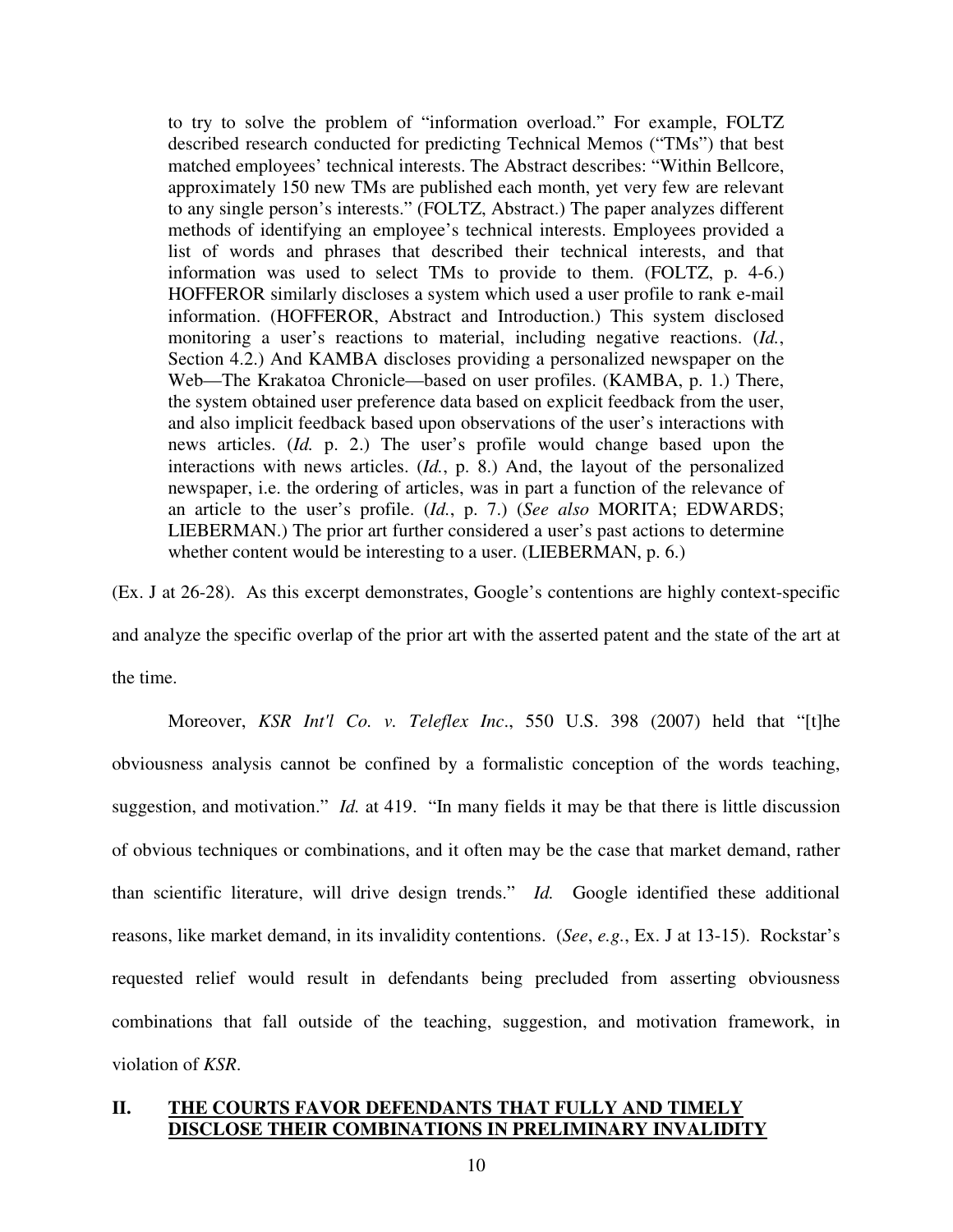#### **CONTENTIONS**

 $\overline{a}$ 

Rockstar fails to cite any case that strikes well-articulated combinations in a defendant's preliminary invalidity contentions that have been particularly identified according to P.R. 3-3(b), simply because they are potentially voluminous. To the contrary, even before the Model Order issued, courts regularly permitted lengthy invalidity contentions as long as the specific references and combinations were identified. *Tyco Healthcare Grp. LP v. E-Z-EM, Inc*., 2:07-CV-262 TJW, 2010 WL 7853420 (E.D. Tex. Apr. 1, 2010) (allowing 700-page invalidity contentions on the basis that the invalidity contentions included "an in-depth narrative" of how each claim element is anticipated by the cited references). Rockstar's cases do not teach otherwise. Tellingly, each case raised by Rockstar involved motions to strike combinations that were not identified in preliminary contentions and none of the cases hold that defendants must limit the combinations identified in their preliminary contentions.<sup>4</sup>

Contrary to Rockstar's arguments, these cases caution that defendants should include all potential combinations that they may rely on in their preliminary contentions or risk being precluded from asserting combinations disclosed later in discovery*.* "Over time, the Federal Rules of Civil Procedure have been amended in favor of full and open discovery." *Finisar Corp. v. DirecTV Group, Inc*., 424 F. Supp. 2d 896, 898 (E.D. Tex. 2006) (emphasis added). "The

<sup>4</sup> *LML Patent Corp. v. J.P. Morgan Chase & Co.*, No. 2:08-cv-448, 2011 WL 5158285 (E.D. Tex. Aug. 11, 2011) dealt with a motion to strike "newly disclosed combinations" that were not disclosed in preliminary invalidity contentions and were "served after the close of discovery and less than four months before the trial setting." *Id.* at \*1, 3 (emphasis added). The court in *Finisar Corp. v. DirecTV Group, Inc*., 424 F. Supp. 2d 896 (E.D. Tex. 2006) struck "fifty-eight prior art references that were not listed in its preliminary invalidity contentions" and served in expert reports weeks after claim construction. *Id.* at \*897 (emphasis added). *Cummins-Allison Corp. v.SBM Corp*., No. 9:07-cv-196, 2009 WL 763926 (E.D. Tex. Mar. 19, 2009) also addressed "certain invalidity contentions that were not disclosed in Defendants Invalidity Contentions." *Id.* at \*2. *Realtime Data, LLC v. Packeteer, Inc*., No. 6:08-cv-144, 2009 WL 4782062 (E.D. Tex. Dec. 8, 2009) addressed a defendant who, unlike Google, did "not expressly chart the combinations it would later rely upon." *Id.* at \*2.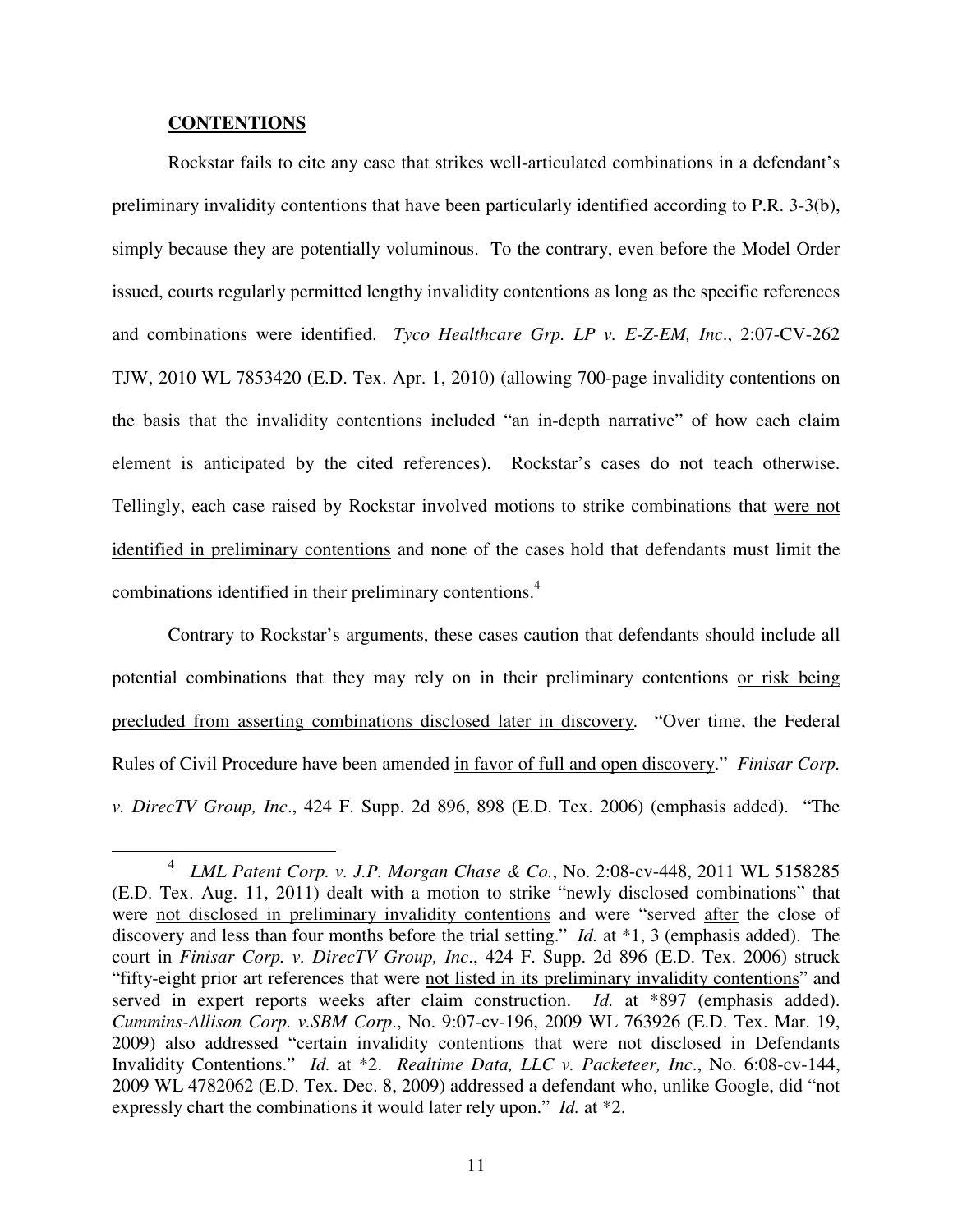purpose of the Local Rules is to 'further the goal of full, timely discovery and provide all parties with adequate notice and information with which to litigate their cases, not to create supposed loopholes through which parties may practice litigation by ambush." *Cummins-Allison Corp. v.SBM Corp*., No. 9:07-cv-196, 2009 WL 763926, \*1 (E.D. Tex. Mar. 19, 2009) (emphasis added). Google has endeavored to do just that—Google has fully and timely disclosed the specific references and combination that it is currently aware of to minimize the necessity of introducing references later. It is Rockstar, not Google, that attempts to litigate by ambush by asserting 141 claims, most of which it knows it cannot present at trial.

#### **III. DENYING ROCKSTAR'S MOTION WILL NOT PREJUDICE ROCKSTAR**

Nor is it the case, as Rockstar contends, that "Google's failure to disclose obviousness combinations significantly prejudices Rockstar." For example, Rockstar argues that Google has served third-party subpoenas and asks: "Will the subjects of these subpoenas be part of Google's obviousness case, and if so, how?" (Mot. at 6). Yet, Rockstar only need to look to Google's invalidity contentions for the answer to its question. Returning again to the Schiller prior art, if Google were to serve a subpoena calling for documents or deposition testimony related to Schiller, for example, Google's invalidity contentions identify the exemplary disclosure in Schiller, as well as each element, claim, and patent implicated by Schiller. This serves as precisely the notice that Rockstar alleges is lacking.

Rockstar's real issue appears to be with the amount of discovery resulting from Google's combinations. Again, adopting the Model Order—which focuses on "lowering the expense of the parties by focusing patent cases to the issues at the core of the dispute"—would address Rockstar's complaints. (Eastern District of Texas Local Rules Advisory Committee Commentary Regarding Model Order Focusing Patent Claims and Prior Art to Reduce Costs, 2).

12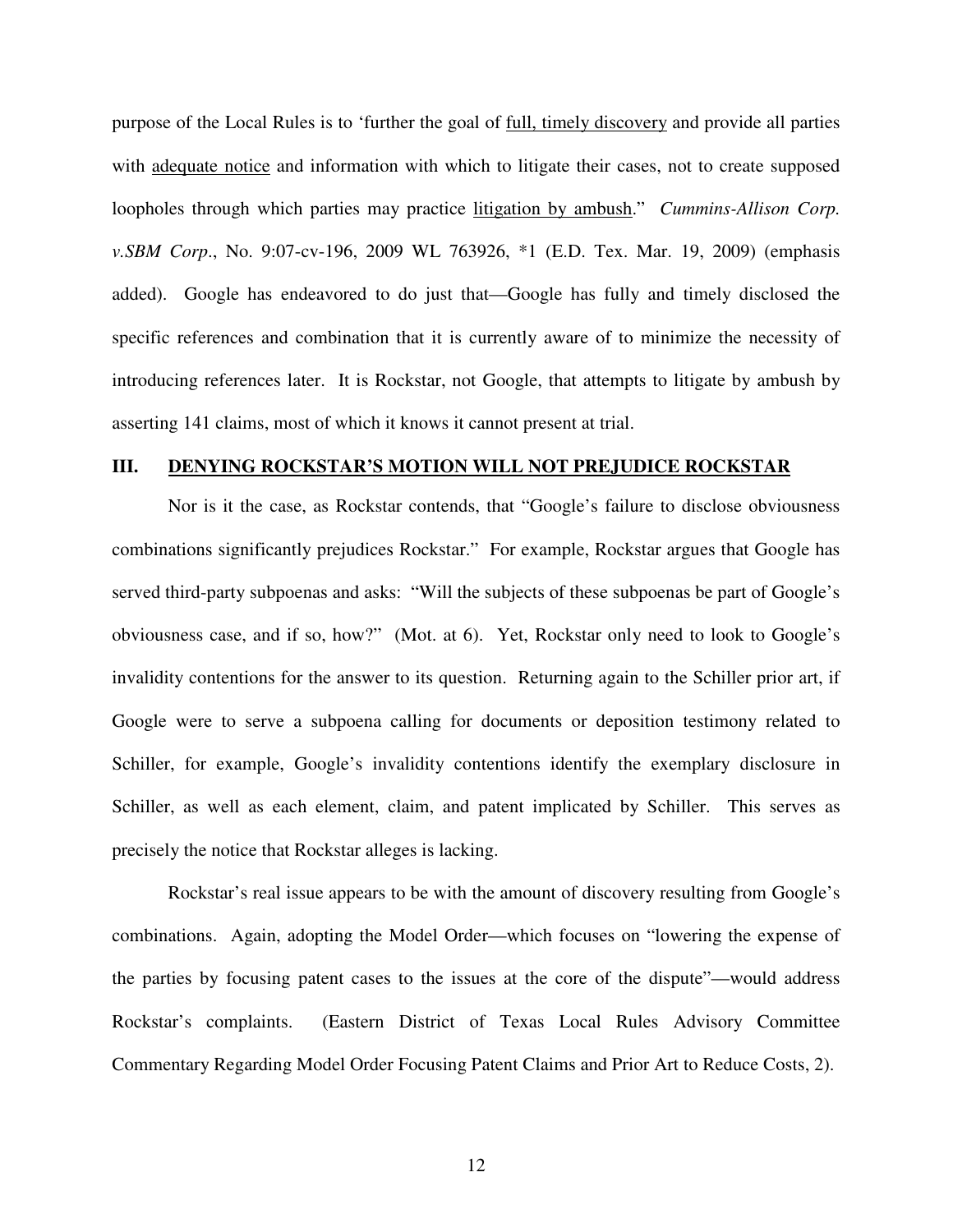## **IV. THERE IS NO BASIS OR NEED TO STRIKE GOOGLE'S INVALIDITY CONTENTIONS**

Even if the Court identifies deficiencies in Google's invalidity contentions, there is no need to grant Rockstar's motion, particularly because Google is committed to remedying any deficiencies identified by the Court (or Rockstar) in the manner and timeframe contemplated by the local rules, the Model Order, and the procedural schedule entered in this case. Further, the relief that Rockstar has requested is fully afforded to it in the ordinary course of litigation by entry of the Model Order.

### **Conclusion**

For all the foregoing reasons, Google respectfully requests that Rockstar's motion be denied.

#### DATED: August 11, 2014 QUINN EMANUEL URQUHART & SULLIVAN, LLP

By */s/ David A. Perlson* 

J. Mark Mann State Bar No. 12926150 G. Blake Thompson State Bar No. 24042033 MANN | TINDEL | THOMPSON 300 West Main Street Henderson, Texas 75652 (903) 657-8540 (903) 657-6003 (fax)

QUINN EMANUEL URQUHART & SULLIVAN, LLP Charles K. Verhoeven charlesverhoeven@quinnemanuel.com David A. Perlson davidperlson@quinnemanuel.com 50 California Street, 22nd Floor San Francisco, California 94111-4788 Telephone: (415) 875 6600 Facsimile: (415) 875 6700

*Attorneys for Google Inc.*